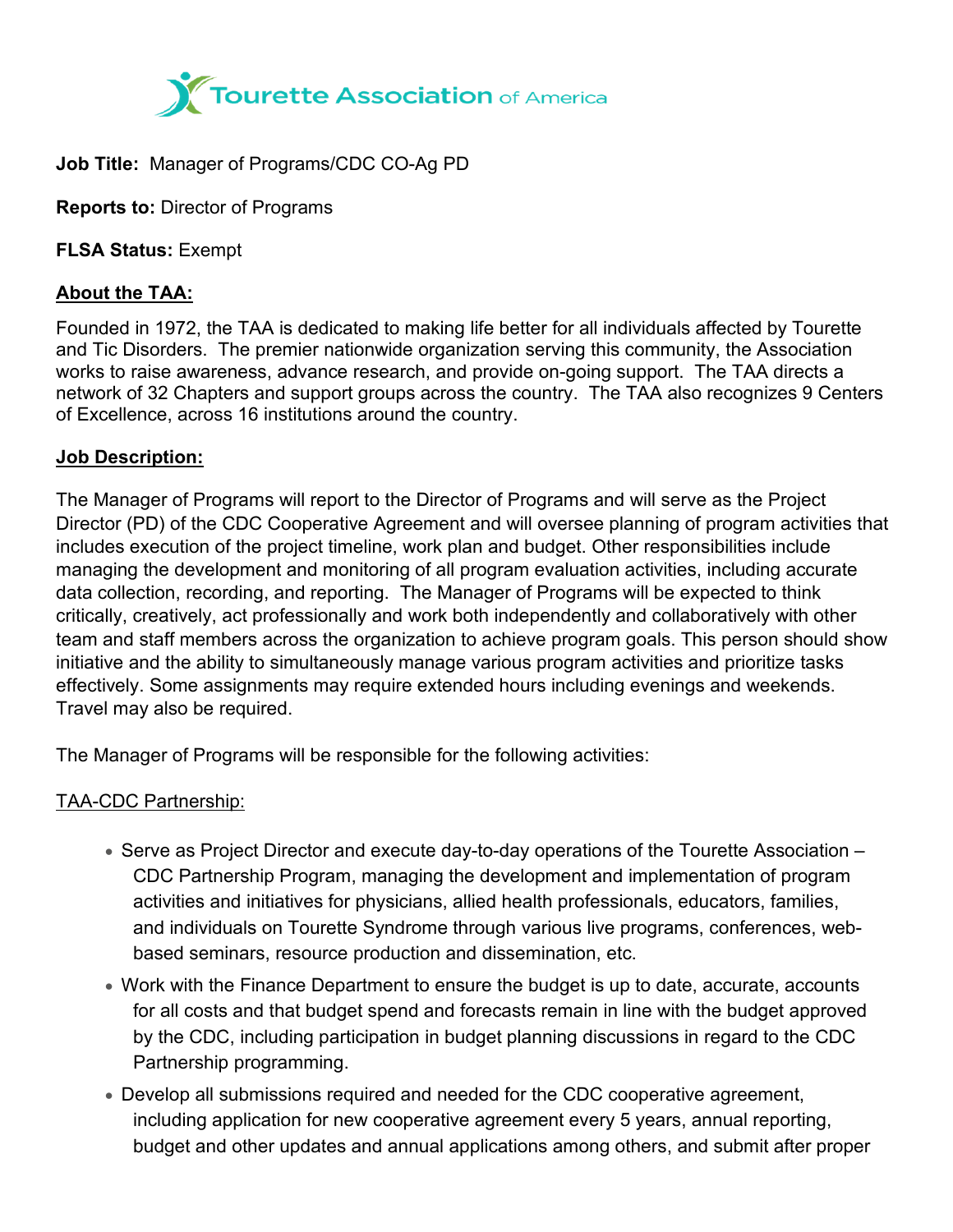

 internal review/approval by the Director of Programs, VP Public Policy, Finance Department and President/CEO.

- Ensure compliance with all program-related policies and parameters within TAA and with the TAA-CDC Cooperative Agreement.
- Lead communications and provide regular updates with the CDC Department and Association staff for the TAA-CDC Cooperative Agreement,

## Program Responsibilities

- Manage the program evaluation activities, including data collection and analysis, for the purposes of monitoring, reporting, improving program processes and impact and provide assurances that program records are secured, maintained and communicated.
- Analyze and synthesize information from multiple sources to recommend initiatives to the Director of Programs and to help inform the decision-making process and address unmet needs.
- Develop, coordinate logistics, and implement provider education initiatives, including for physicians, allied health professionals, and educators through various live presentations, conferences, exhibits, and other platforms such as webinars, social media channels, and other online education resources. Engage with appropriate program presenters and contributors, as well as other key stakeholders, regarding activities and program content.
- Manage planning and logistics for the TAA-CDC small grants program.
- Manage logistics with exhibits/trade shows and the online support group series.
- Ensure accurate data collection and management, recording, and reporting. Maintain program spreadsheets and documents through regular monitoring and updating.

#### Miscellaneous:

- o Participate in general Association events and activities.
- o Other special projects and duties as assigned.

# **Requirements:**

- Master's degree in public health preferred. Minimum of 2 years of experience in a public health setting required.
- Strong knowledge in effective health communication that aligns with the latest standards.
- Experience in program evaluation, including data collection, entry, and analysis.
- Experience in developing key messaging through various presentation platforms and communication channels (i.e.-Go to Webinar, online learning, Facebook Live).
- Experience in project planning including budgeting, timelines, leading teams, and setting and meeting program objectives and outcomes, both for existing programs and as partof new program development.